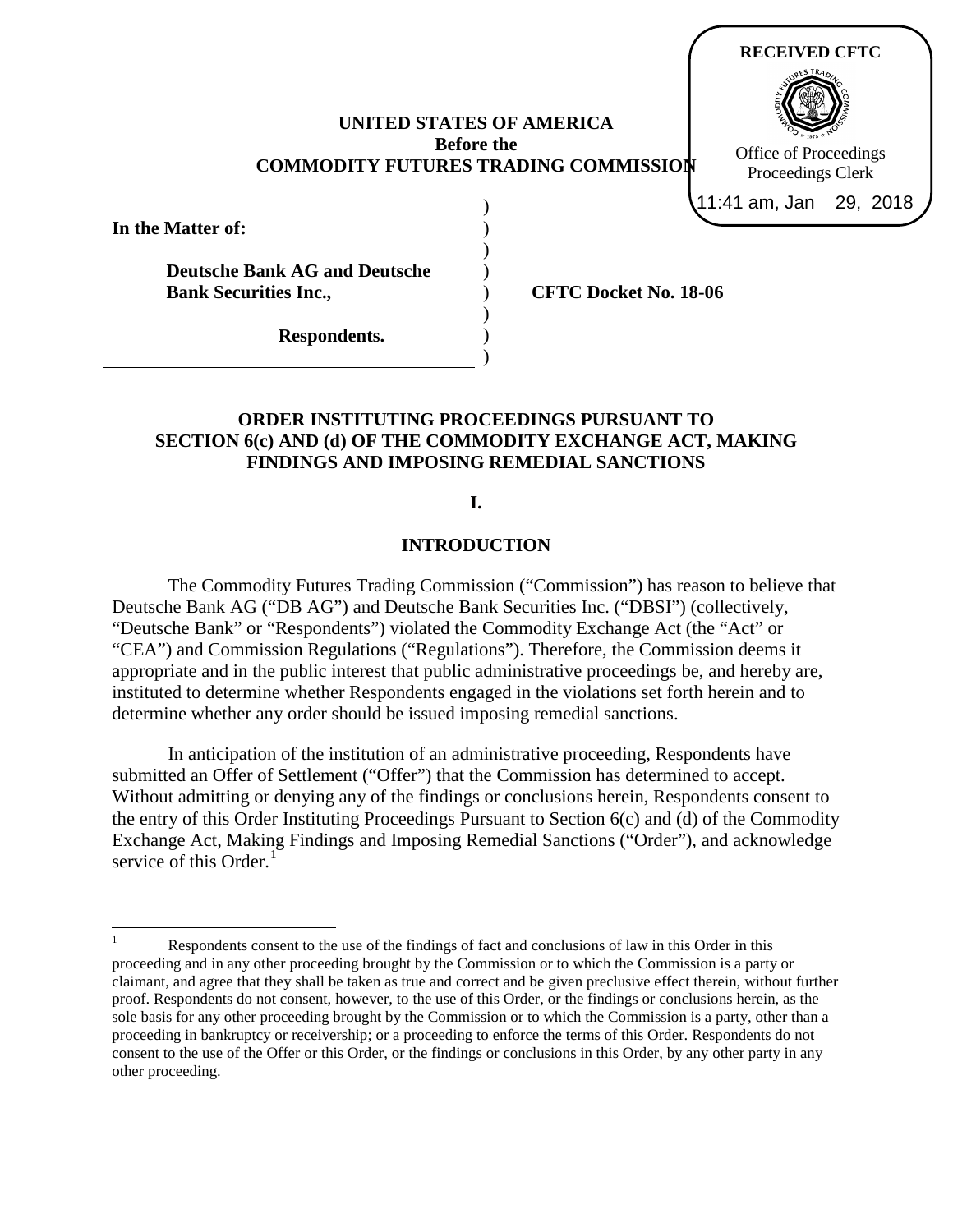## **II.**

#### **FINDINGS**

The Commission finds the following:

#### **A. SUMMARY**

From at least February 2008 and continuing through at least September 2014 (the "Relevant Period"), DB AG, by and through the acts of certain precious metals traders, engaged in a scheme to manipulate the price of precious metals futures contracts by utilizing a variety of manual spoofing techniques. On numerous occasions throughout the Relevant Period, a number of DB AG precious metals traders in New York, London and Singapore (collectively, the "Traders"), both individually and in coordination with one or more of the others, placed orders to buy or sell gold, silver, platinum and palladium ("precious metals") futures contracts with the intent to cancel the orders before execution. By and through the acts of these Traders, DB AG engaged in unlawful spoofing.

On those occasions, DB AG, by and through the acts of the Traders, intended to, and on some occasions, was able to induce other market participants into buying and selling precious metals futures contracts. In engaging in the unlawful spoofing conduct, DB AG, by and through the acts of the Traders, also intended to manipulate and, on occasion, succeeded in manipulating the prices of the precious metals futures contracts. DB AG, by and through the acts of the Traders, sought to and, on some occasions, did benefit from the artificial prices caused by the manipulation carried out by its Traders, both individually and in coordination, by inducing other market participants to fill the resting orders placed by the Traders at DB AG on the opposite side of the market from the orders that they placed with the intent to cancel before execution.

Separately, on certain other occasions between December 2009 through February 2012, DB AG, by and through the acts of one of the Traders in Singapore, placed orders and executed trades with the intent of manipulating the price of precious metals futures contracts for the purpose of triggering customers' stop-loss orders.<sup>[2](#page-1-0)</sup> This DB AG trader coordinated his trading with another precious metals trader at another large financial institution ("Financial Institution 1"). On certain occasions, the DB AG trader was successful at manipulating the price and triggering the customer-stop loss orders. Intentionally triggering the customer stop-loss orders on some of these occasions allowed the DB AG trader to buy precious metals futures contracts at artificially low prices or sell precious metals futures contracts at artificially high prices for the benefit of his proprietary trading.

Further, in conjunction with the above referenced misconduct, DBSI failed to diligently supervise in violation of Regulation 166.3, 17 C.F.R. § 166.3 (2017).

<span id="page-1-0"></span><sup>&</sup>lt;sup>2</sup> A stop-loss order, or stop order, is an order that becomes a market order when a particular price level is reached. A sell stop is placed below the market; a buy stop is placed above the market.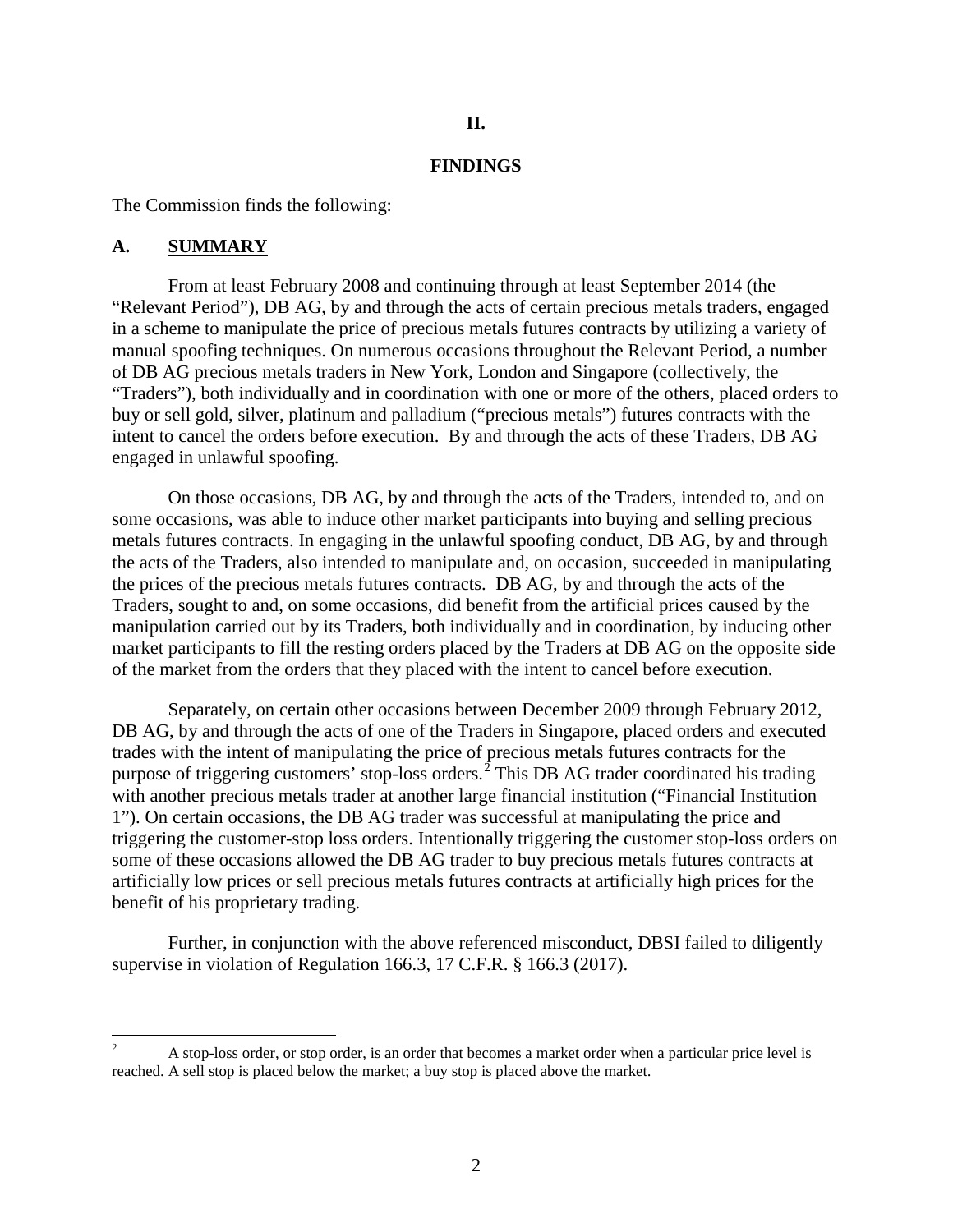**\* \* \* \* \***

In accepting the Offer of Settlement, the Commission recognizes Deutsche Bank's substantial cooperation during the Division of Enforcement's ("Division") investigation of this matter, which is explained in more detail below. The Commission notes that Deutsche Bank's cooperation and remediation, as well as its commitment and effort to resolve this matter, are being recognized in the form of a substantially reduced civil monetary penalty.

## **B. RESPONDENTS**

**DB AG** is a German global banking and financial services company headquartered in Frankfurt, Germany. DB AG operates in over seventy countries and has offices in major financial centers, including Frankfurt, London, New York, Tokyo, Singapore and Hong Kong. On December 31, 2012, DB AG was provisionally registered as a swap dealer with the Commission.

**DBSI** is a Delaware corporation with its principal office in New York, New York. DBSI has been registered with the Commission as a futures commission merchant ("FCM") since 1992, and as a Commodity Pool Operator since 2013. DBSI is an indirect wholly-owned subsidiary of DB AG. The precious metals Traders discussed herein executed and cleared trades through DBSI.

# **C. FACTS**

During the Relevant Period, Deutsche Bank was engaged in precious metals trading, which included making markets and engaging in proprietary trading in, among other things, precious metals spot and futures markets. As part of Deutsche Bank's business, Traders placed orders and entered into transactions for precious metals futures contracts traded on the Commodity Exchange, Inc. ("COMEX"), a futures exchange and designated contract market which is owned and operated by CME Group, Inc. ("CME"). Deutsche Bank, by and through its Traders, traded gold, silver, platinum and palladium futures both for bank customers and on behalf of the bank.

# **1. Spoofing, Manipulation and Attempted Manipulation**

DB AG, by and through the acts of the Traders, placed bids or offers on COMEX with the intent to cancel before execution, thus engaging in a scheme to manipulate the price of precious metals futures contracts by utilizing a variety of manual spoofing techniques.

Generally, the Traders placed large bids or offers in the futures market with the intent to cancel before execution (the "spoof orders") after another smaller bid or offer (the "resting order") was placed on the opposite side of the same market. The Traders placed their spoof orders with the intent to create the false appearance of market depth, which the Traders knew would and did create the impression of greater buying or selling interest than would have existed otherwise. The Traders placed such spoof orders with the intent to induce other market participants to fill their resting orders on the opposite side of the market from their spoof orders. The resting orders were often placed as iceberg orders, which are large single orders divided into smaller lots visible to the market, for the purpose of limiting the order quantity shown to the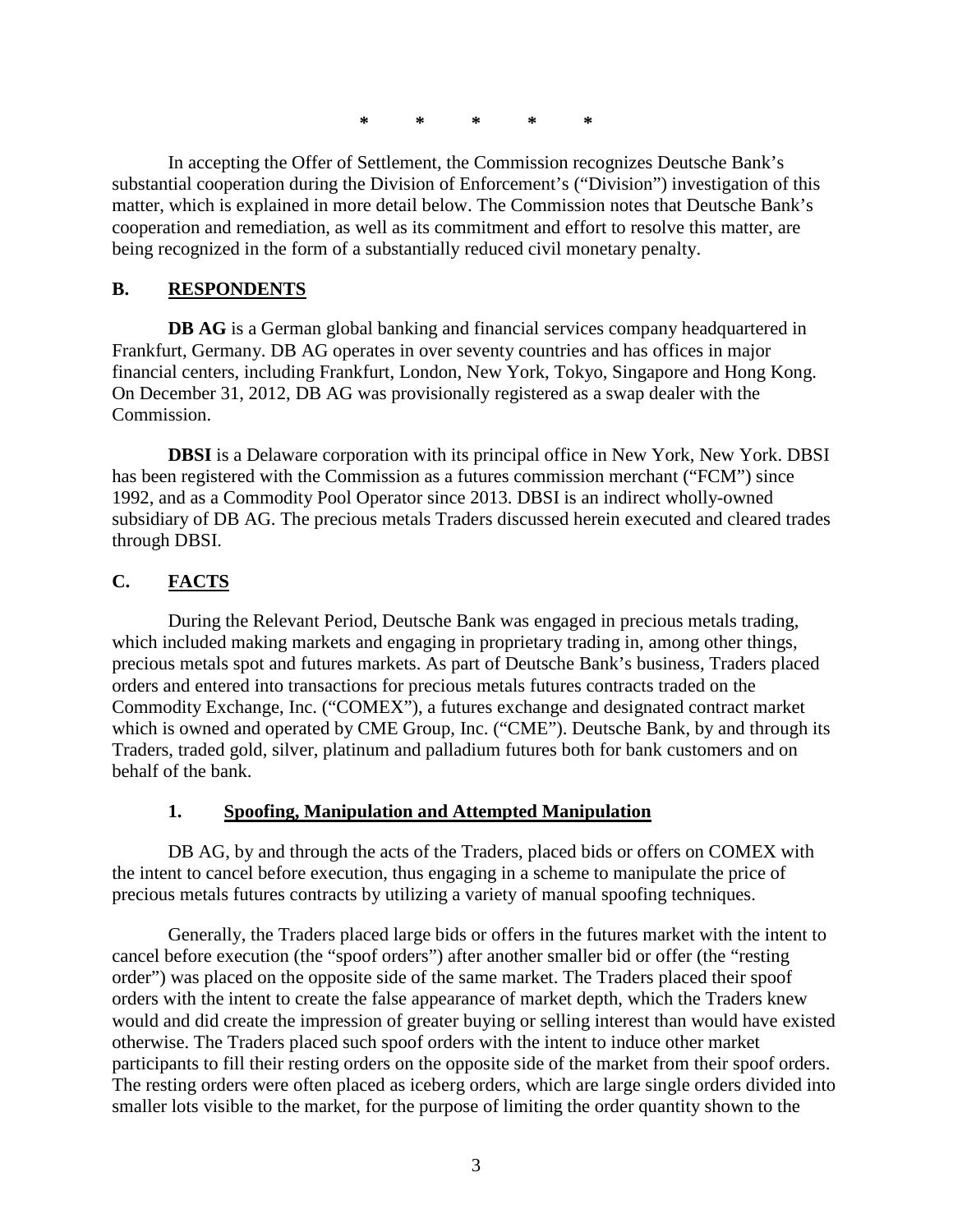market. In engaging in the spoofing conduct, the Traders also intended to manipulate, and at times succeeded in manipulating the price of the relevant futures contract. Thereafter, the Traders cancelled the spoof orders after the resting orders were filled or when there was too great a risk of the spoof orders being executed.

The DB AG Traders openly and routinely engaged in spoofing in the precious metals futures markets, either individually or in coordination internally with one another. For example, if one Trader had a resting order that was yet to be filled, other Traders on the desk (whether located in the same office or at another location) would be able to see the resting order and placed spoof orders on the opposite side of that order for the purpose of inducing other market participants to fill their colleague's resting orders. In engaging in such misconduct, DB AG, by and through the Traders, placed the spoof orders with the intent to cancel before execution. In addition, DB AG, by and through the Traders, also intended to manipulate and at times succeeded in manipulating the price of the relevant futures contract.

During the Relevant Period, the Traders also discussed their efforts to spoof and manipulate the price of precious metals futures contracts in numerous internal and external chats and electronic messages, as shown in the examples below.

On December 16, 2008, one of the Traders, Trader A, was discussing trading activity in gold futures with another Trader, Trader B. Trader B indicated: "i am bidding futur[e]s at 854 in size." Trader A asked: "*For anyone. Or a spoof?*" Trader B responded: "*spoof.*" In response, Trader A stated: "*Don't leave i[t] out too long ... U don't want people leaning on it.*" (Emphases added.)

On January 28, 2009, Trader A placed and cancelled a number of bids in order to help his colleague, Trader C, get his resting orders filled. Shortly following that trading activity, Trader A stated to Trader C in a chat that he used spoofing to manipulate the market: "*so glad I could help...got that up 2 bucks...that does show u how easy it is to manipulate it so[me]times.*" Trader A commented further: "*that was alot of clicking...i know how to "game" this stuff...*" Trader A then added: "*i f..k the m[ar]k[e]t around a lot...not alot of people...had it figgied out...thats [sic] why i love electronic trading.*" (Emphases added.)

Similarly, on January 29, 2009, Trader C and another colleague, Trader D, engaged in coordinated spoofing. Trader D stated in a chat: "*going to sell 2k here... you flashing bids to help me get done?*" Trader C then confirmed: "*yep...just to trigger algorythm* [sic]." (Emphases added.) Shortly after that exchange, Trader D placed an offer to sell gold futures contracts while Trader C placed and cancelled bids to buy gold futures contracts, inducing other market participants to partially fill Trader D's sell order.

On February 11, 2011, another trader, Trader E, wrote to Trader C: "*shall we spoof.*" (Emphasis added.) Trader C responded: "sure."

In another example, on March 16, 2011, Trader B asked another trader, Trader F, "can I give you 1k plat[inum] pls ... and 5 k gold." Trader F wrote: "yep." Trader F then asked: "i am selling both ... right?" to which Trader F responded: "*yep ... spoofing it up ... ahem ahem.*" (Emphasis added.)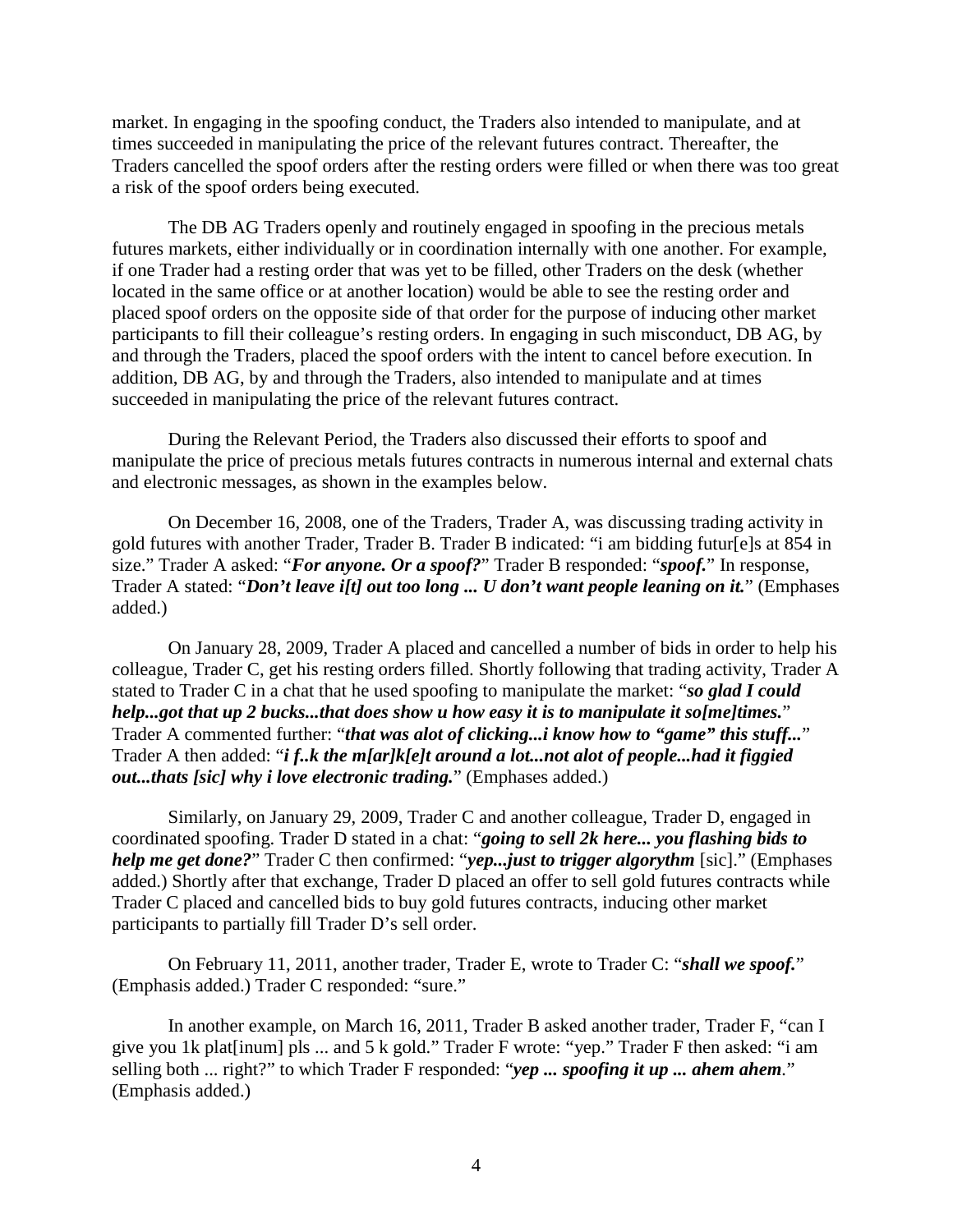In a March 29, 2011 chat, another trader, Trader G, explained his spoofing strategy to a precious metals trader employed by Financial Institution 1, Trader H: "*basically i sold out . . . by just having fake bids . . . [in] the futures ... i just spam bids below ... to clear my offer.*" (Emphasis added.) The "fake bids" and "spam bids" Trader G referred to were spoof orders. On that day, Trader G placed an order to sell silver futures contracts. While that order was pending, he placed and quickly cancelled a series of buy orders, with the intent to cancel before execution.

On June 6, 2011, Trader G described his spoofing strategy in a chat with a trader, Trader I, at another financial institution ("Financial Institution 2"). That trader asked Trader G: "*[don't] u have to bid size to push it up . . . since these algos pick up blocks only*"? Trader G replied: "*i*  do...*i* just spam...then cancel the lot...it gets the job done." (Emphases added.)

In another example, on July 20, 2011, Trader C placed and cancelled a series of buy orders while Trader G had an open sell order in silver. After one of the buy orders placed by Trader C was hit, Trader C placed a sell order of similar size, then Trader C and Trader G both placed and cancelled buy orders. Trader C intended to cancel the buy order before execution, and so he and Trader G reversed it by selling, and placed spoof orders opposite the sell order to induce other market participants to trade. Trader H at Financial Institution 1 noticed the activity and asked Trader G: "*u saw those good offers in silver*?" Trader G replied: "*LOL...yes...it was my colleague...mucking around... just trying to fill my bid*." Trader H then asked: "*he got some kinda spoof program that does that?*" and Trader G replied: "*no comments.*" (Emphases added.)

In an August 28, 2012 chat, Trader C discussed precious metals trading with another trader, Trader J. Trader C stated: "*i skewed the quote to the left ... people scared ... we[']ll spoof it ahahaha.*" (Emphasis added.)

As reflected in these communications and other evidence, the Deutsche Bank Traders engaged in a scheme to spoof, manipulate and attempt to manipulate the precious metals futures markets.

## **2. Manipulation and Attempted Manipulation Relating to Stop Loss Orders**

On certain other occasions, between December 2009 through February 2012, DB AG, by and through the conduct of Trader G, manipulated and attempted to manipulate the price of precious metals futures contracts to trigger customer stop-loss orders in the market in order to obtain a profit on proprietary trading. Trader G coordinated this trading with Trader H at Financial Institution 1.

On certain occasions, a customer had a stop-loss order placed through Deutsche Bank, and Trader G coordinated with Trader H at Financial Institution 1 to place orders and execute trades to push the price up or down, as needed, in the precious metals futures markets to trigger the customer's stop-loss order. On other occasions, Trader G would communicate with Trader H at Financial Institution 1 to determine the level in the market that customer stop-loss orders were resting at Financial Institution 1, and would coordinate their trading also for the purpose of triggering the customer's stop-loss orders. Trader G engaged in this conduct intending to manipulate the prices of the precious metals futures contracts. Trader G executed trades with the understanding that he had the ability to affect or influence prices. In certain instances, Trader G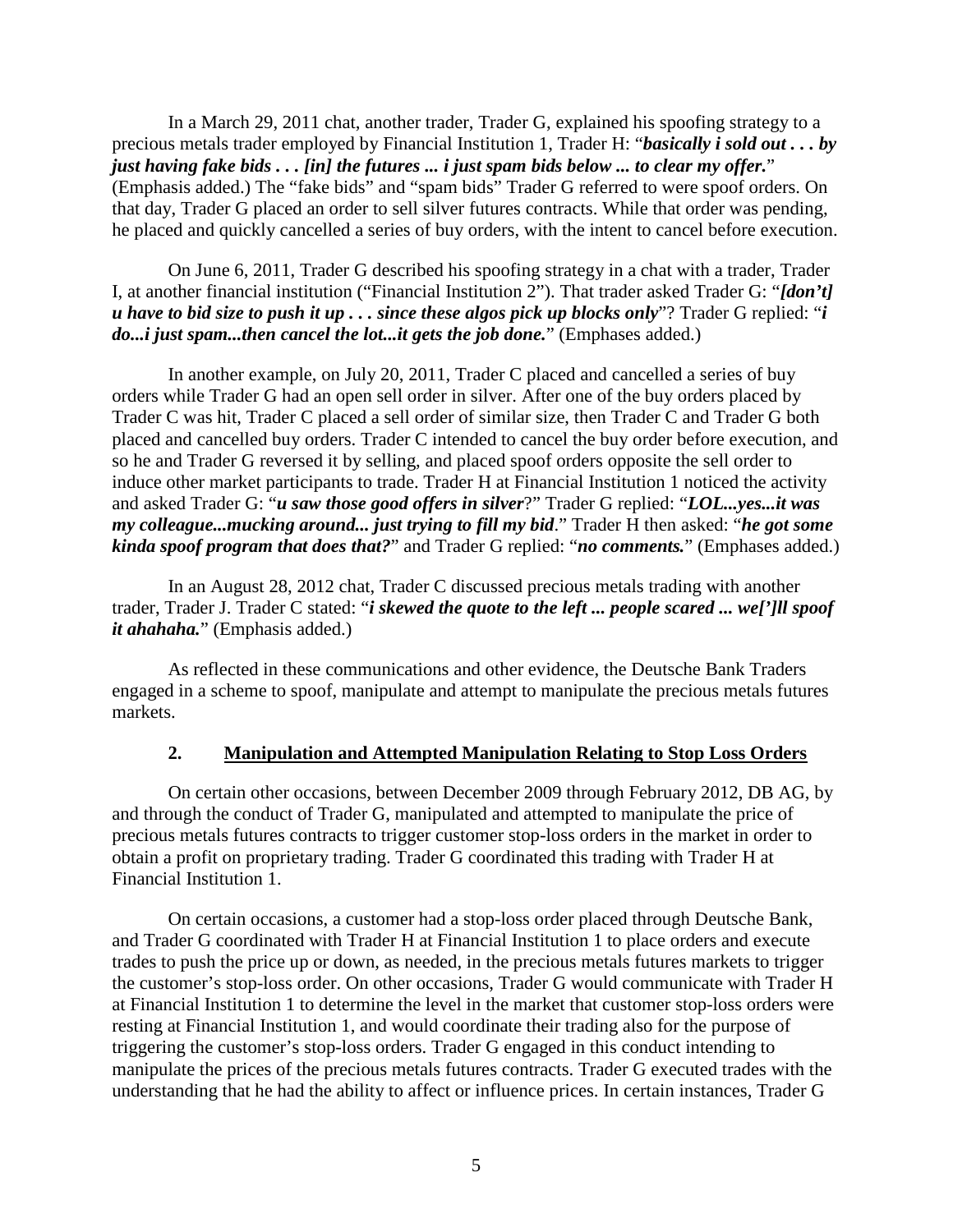succeeded in manipulating the prices of the precious metals futures contracts. Trader G was able to benefit from the manipulation by buying or selling futures contracts at prices that were artificially high or low, to the detriment of the customers whose stop loss orders were triggered.

Trader G and Trader H at Financial Institution 1 regularly discussed their stop-loss manipulation strategies and efforts. Below are several examples of such chats.

On November 18, 2010, Trader G told Trader H: "*[I] have chunky stop at 27.35 ... keep to urself.*" Trader H told Trader G: "*go get that chunky monkey,*" to which Trader H responded: "*i am*" and asked Trader H: "*u wanna come on boar[d]?*" Trader H agreed and wrote: "*I'll get a 40 print for you.*" Trader G responded by calling them "*the hunt brothers.*" In response, Trader H wrote: "*chill man, they went to jail.*" (Emphases added.)

In another example, on January 7, 2011, Trader G asked Trader H at Financial Institution 1, via a chat, about the level in the market at which customer stop loss orders were resting. Trader G told Trader H: "where are [yo]ur stops ... i can hunt with u." A few minutes later, Trader H asked Trader G: "*yo can u help me push silver down?... im stuck with this stop damnit ... need a 72 print.*" Trader G agreed to execute trades to push the price of COMEX silver futures market down to trigger the resting stop loss orders, and did so by entering orders to sell with the intent to manipulate prices. When the market reached the stop level that they were seeking, Trader G told Trader H: "there u go." After the trading sequence, Trader G wrote to Trader H: "*i practice my hammer well right,*" to which Trader H commented: "*i just need a 72 print haha, u really butched it.*" (Emphases added.)

On January 19, 2011, Trader H told Trader G that he intends to get a "43 print" in platinum and tells him to "go long the plat[inum]." Trader G responded: "loaded up some," and bought platinum futures contracts. Trader G then told Trader H: "*i help u print it.*" A few minutes later, Trader H wrote: "get ready," and Trader G responded: "*let me know ... when to let the proton cannon loose.*" Shortly thereafter, Trader H wrote: "steady ... steady ... ok lets go." Trader G then bought more platinum futures contracts and wrote: "*that was for the print ... can sell u back.*" (Emphases added.)

On March 29, 2011, Trader H asked Trader G for assistance in the gold futures market, asking Trader G to "*push it up*" because Trader H "*need[ed] a print.*" Trader G bought gold futures contracts with the intent to push prices up as requested. Immediately after Trader G's manipulative trading, Trader H told Trader G that he "*got it*" [i.e., the print]. A few minutes later, Trader H offered to sell Trader G gold futures contracts at an advantageous price "*cause u helped me for the print.*" (Emphases added.)

On March 31, 2011, Trader H wrote: "morning bro ... just got in," and Trader G wrote to Trader H about Trader G's gold trading that morning: "*[I]was trying to gun on my own [stop] ... for 1427.*" (Emphases added.)

On August 11, 2011, Trader G and Trader H were discussing coordination of stop loss manipulation and Trader G wrote: "the 1 lot offer ... is so powerful ... i love it." Trader H responded: "*it depends what kinda mkt ... sometimes u use muscle ... sometimes u use blade ...*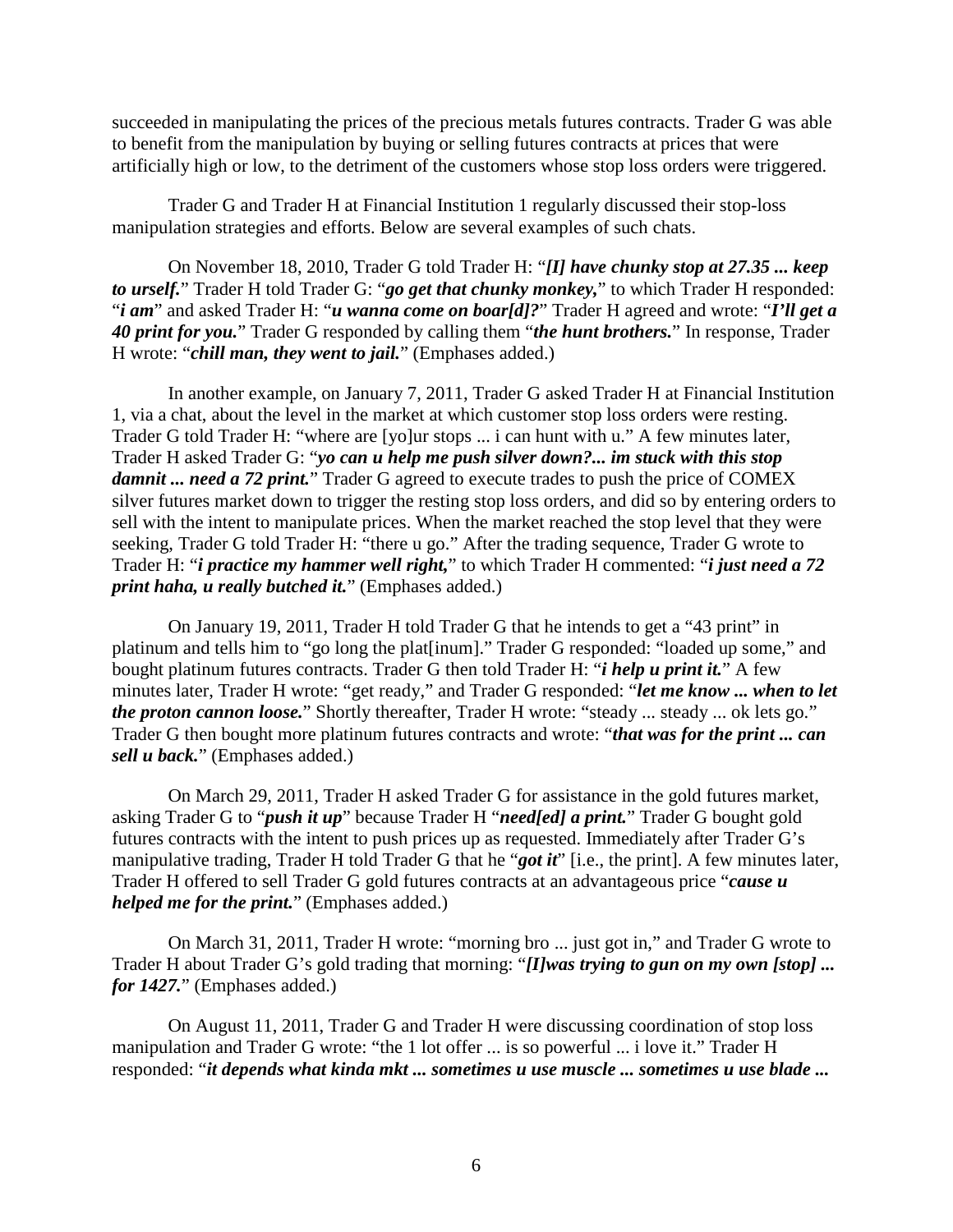*this is blade ... but then two guys doing it like this together is small muscle and blade.*" Trader G responded: "*yeah ... dude ... i like it ... double dragon.*" (Emphases added.)

As reflected in these communications and other evidence, Trader G colluded with and coordinated his trading with Trader H at Financial Institution 1, in order to manipulate and attempt to manipulate the precious metals futures markets.

## **3. DBSI Failed to Diligently Supervise**

Although DBSI maintained systems and policies designed to detect and deter spoofing during the Relevant Period, it failed to perform its supervisory duties diligently. Specifically, during the Relevant Period, among other things, Deutsche Bank promulgated policies prohibiting Deutsche Bank traders from engaging in market manipulation and spoofing, and provided training on those policies to its employees, including the Traders. In addition, DBSI put in place an electronic surveillance system to monitor trading patterns in order to detect potential spoofing in precious metals futures contracts by its traders. The surveillance system identified several hundred instances of potential spoofing by Deutsche Bank traders, including several of the Traders identified herein. However, DBSI failed to perform its supervisory duties diligently. While its surveillance system identified specific instances of potential misconduct, DBSI did not follow up on the majority of potential instances of misconduct identified by its electronic surveillance system. DBSI also failed to perform its supervisory duties diligently because the surveillance systems alerts put it on notice of potential misconduct yet it failed to take adequate steps to address or remedy the issues.

# **4. Deutsche Bank's Cooperation and Remediation**

During the course of the Division's ongoing investigation of potential misconduct in precious metals at Deutsche Bank, Deutsche Bank commenced an internal investigation. That Deutsche Bank internal investigation revealed spoofing misconduct by Traders on the precious metals desk, which Deutsche Bank promptly disclosed to the Division.

Among other things, Deutsche Bank provided the Division timely updates on its internal investigation on a rolling basis, and expeditiously and completely responded to Division Staff's requests for information; disclosed information to the Division proactively, rather than reactively, and attributed the facts to specific sources for Division Staff; disclosed to the Division pertinent facts relevant to that misconduct, including facts related to involvement of individuals; identified specific documents in its productions that were particularly relevant to the misconduct at issue, and provided the Division information relating to the provenance of the documents; and assisted the Division in analyzing trading data.

Deutsche Bank also proactively worked to remediate and enhance its compliance systems and policies related to spoofing in precious metals futures contracts, and futures contracts generally. Finally, Deutsche Bank worked toward resolution from an early stage in the investigation.

Due to Deutsche Bank's substantial cooperation, its significant remediation and its prompt and continued efforts to resolve this matter, the civil monetary penalty imposed by the Commission has been substantially reduced from the otherwise applicable penalty.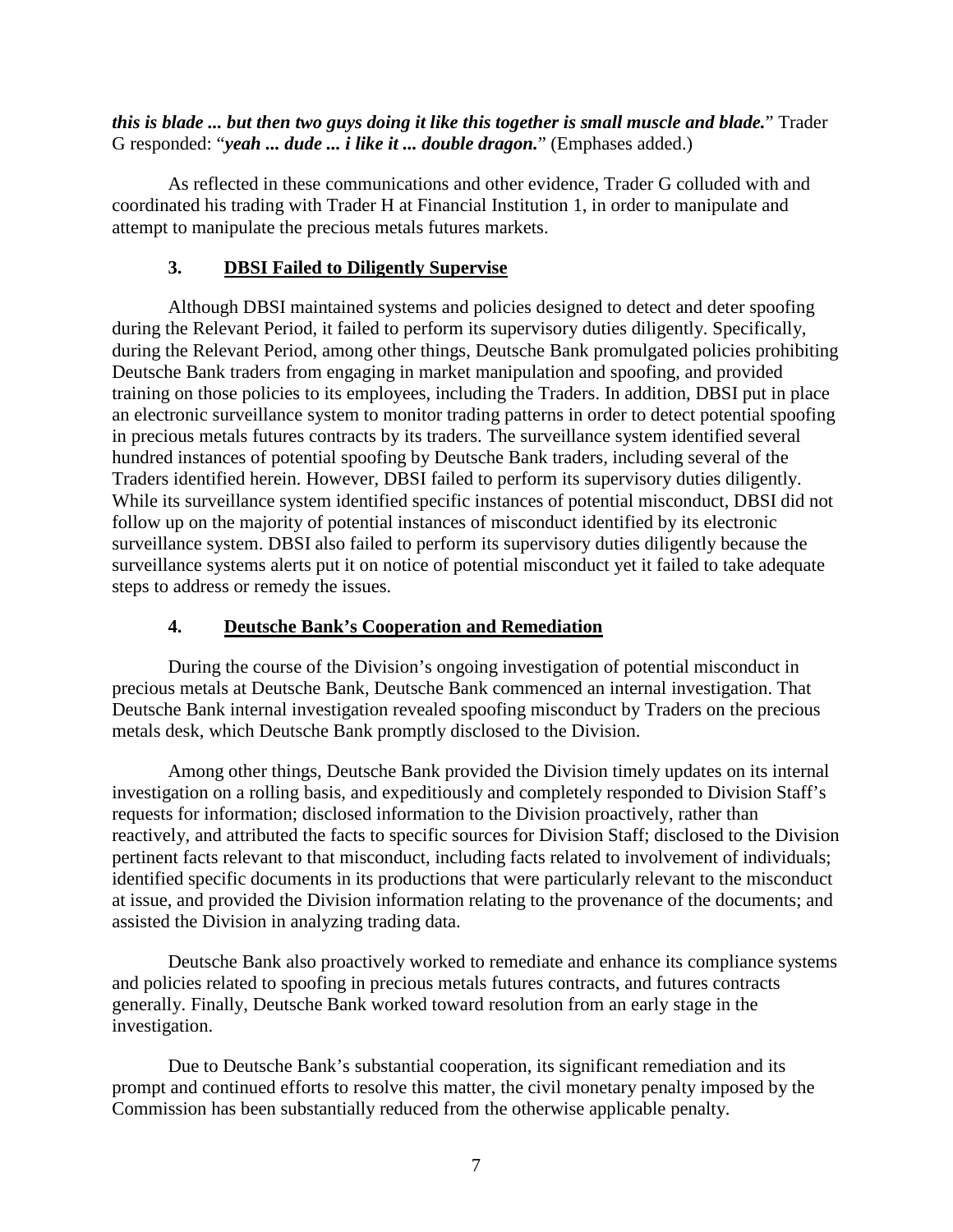#### **III.**

#### **LEGAL DISCUSSION**

## **A. Manipulation and Attempted Manipulation of the Price of Precious Metals Futures Contracts, in Violation of Section 9(a)(2) of the Act; Sections 6(c) and 6(d) of the Act (for Conduct Occurring Prior to August 15, 2011); and Sections 6(c)(1), 6(c)(3) and 6(d) of the Act and Regulations 180.1 and 180.2 (for Conduct Occurring On or After August 15, 2011)**

Together, Sections 6(c),  $3\frac{1}{6}$  $3\frac{1}{6}$  (d) and 9(a)(2) of the Act prohibit acts of manipulation and attempted manipulation. 7 U.S.C. §§ 9, 13b, 13(a)(2) (2012). Section 9(a)(2) of the Act makes it unlawful for "[a]ny person to manipulate or attempt to manipulate the price of any commodity in interstate commerce, or for future delivery on or subject to the rules of any registered entity." 7 U.S.C. § 13(a)(2) (2012).

For conduct prior to August 15, 2011, Section 6(c) and (d) of the Act authorizes the Commission to serve a complaint and provide for the imposition of, among other things, civil monetary penalties and cease and desist orders if the Commission "has reason to believe that any person . . . has manipulated or attempted to manipulate the market price of any commodity, in interstate commerce, or for future delivery on or subject to the rules of any registered entity, . . . or otherwise is violating or has violated any of the provisions of [the] Act." 7 U.S.C. §§ 9, 13b (2006).

For conduct occurring on or after August 15, 2011, the Commission is authorized to serve a complaint and impose penalties and cease and desist orders with regard to manipulation and attempted manipulation in violation of the broader amended provisions of Sections  $6(c)(1)$  and  $6(c)(3)$  of the Act, 7 U.S.C. § 9(1), (3) (2012), and the Regulations implementing those provisions. Section  $6(c)(1)$  of the Act prohibits the use or attempted use of any manipulative device in connection with any swap or contract of sale of any commodity in interstate commerce, or for future delivery, 7 U.S.C. § 9(1) (2012), and Regulation 180.1(a)(1), 17 C.F.R. § 180.1(a)(1) (2017), makes it "unlawful . . . , directly or indirectly, in connection with any swap, or contract of sale of any commodity in interstate commerce, or contract for future delivery on or subject to the rules of any registered entity, to  $\dots$  (1) [u]se  $\dots$  or attempt to use  $\dots$  any manipulative device, scheme or artifice to defraud  $\dots$ ." Section  $6(c)(3)$  of the Act prohibits the manipulation or attempted manipulation of the price of any commodity in interstate commerce, 7 U.S.C. § 9(3) (2012), and Regulation 180.2, 17 C.F.R. § 180.2 (2017), makes it "unlawful . . . directly or indirectly, to manipulate or attempt to manipulate the price of any swap, or of any commodity in interstate commerce, or for future delivery on or subject to the rules of any registered entity."

As described above, DB AG, by and through the acts of the Traders, manipulated and attempted to manipulate the price of precious metals futures contracts by utilizing a variety of

<span id="page-7-0"></span>

 <sup>3</sup> Section 6(c) was amended effective August 15, 2011.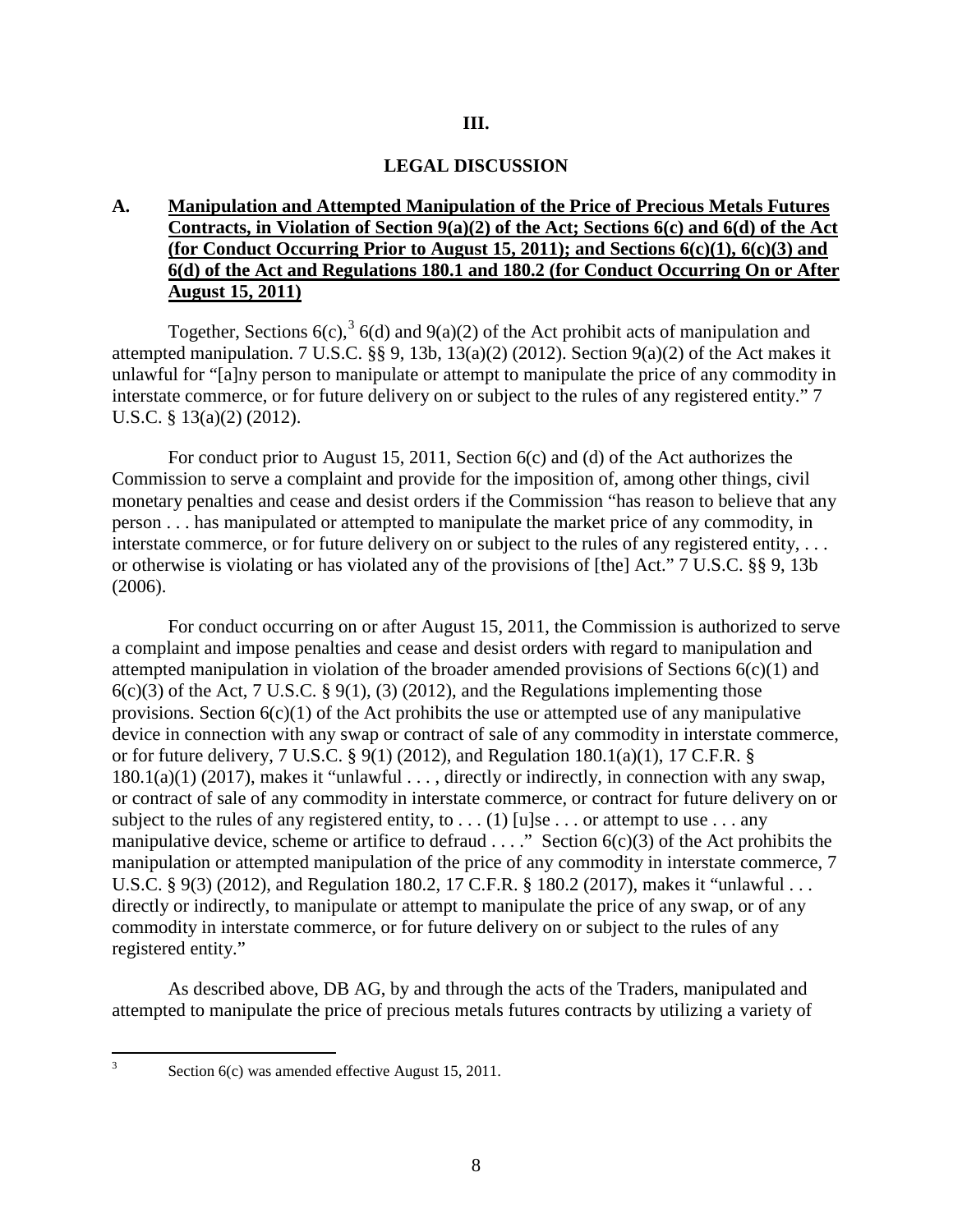manual spoofing techniques, in violation of: Section  $9(a)(2)$  of the Act, 7 U.S.C. § 13(a)(2) (2012); Sections 6(c) and 6(d) of the Act, 7 U.S.C. §§ 9, 13b (2006), for conduct occurring prior to August 15, 2011; and Sections 6(c)(1), 6(c)(3) and 6(d) of the Act, 7 U.S.C. §§ 9(1), 9(3), 13b (2012), and Regulations 180.1 and 180.2, 17 C.F.R. §§ 180.1, 180.2 (2017), for conduct occurring on or after August 15, 2011.

Furthermore, DB AG, by and through the acts of Trader G, manipulated and attempted to manipulate the price of precious metals futures contracts by engaging in scheme to trigger customer stop-loss orders, in violation of: Section 9(a)(2) of the Act, 7 U.S.C. § 13(a)(2) (2012); Sections 6(c) and 6(d) of the Act, 7 U.S.C. §§ 9, 13b (2006), for conduct occurring prior to August 15, 2011; and Sections 6(c)(1), 6(c)(3) and 6(d) of the Act, 7 U.S.C. §§ 9(1), 9(3), 13b (2012), and Regulations 180.1 and 180.2, 17 C.F.R. §§ 180.1, 180.2 (2017), for conduct occurring on or after August 15, 2011.

### **B. Spoofing in the Precious Metals Futures Markets, in Violation of Section 4c(a)(5)(C) of the Act**

Section  $4c(a)(5)$  of the Act makes it unlawful for "[a]ny person to engage in any trading, practice, or conduct on or subject to the rules of a registered entity that . . . is, is of the character of, or is commonly known to the trade as, 'spoofing' (bidding or offering with the intent to cancel the bid or offer before execution)." 7 U.S.C. § 6c(a)(5)(C) (2012). *See also United States v. Coscia*, 866 F.3d 782, 793 (7th Cir. 2017) (holding that because the CEA clearly defines spoofing, it provides adequate notice of prohibited conduct).

As described above, DB AG, by and through the acts of the Traders, entered bids or offers on a registered entity with the intent to cancel the bids or offers before execution, in violation of Section 4c(a)(5)(C) of the Act. *See, e.g., In re Posen*, CFTC No. 17-20, 2017 WL 3216576, at \*2 (July 26, 2017) (consent order) (manual trader "entered into thousands of bids or offers on a registered entity with the intent to cancel the bids or offers before execution in violation of Section 4c(a)(5)(C) of the Act"); *CFTC v. Oystacher*, 203 F. Supp. 3d 934, 942 (N.D. Ill. 2016) (denying motion for judgment on the pleadings, holding that allegations of placing "both bids and offers with the intent to cancel those bids or offers before execution" constitutes "trading behavior [that] falls within the Spoofing Statute's defined prohibition"); *CFTC v. Nav Sarao Futures Ltd.*, No. 15-3398, 2016 WL 8257513, at \*10 (N.D. Ill. Nov. 14, 2016) (consent order) (finding that defendants engaged in spoofing techniques by, among other things, "plac[ing] tens of thousands of bids and offers for the E-Mini S&P contract with the intent of cancelling those bids and offers before execution (i.e., Spoof Orders)"); *CFTC v. Khara*, No. 15-CV-03497, ECF 35 at 6 (S.D.N.Y. Mar. 31, 2016) (consent order) (finding that "Defendants ... engaged in unlawful disruptive trading practices or conduct in the gold and silver futures markets ... that were, were of the character of, or were commonly known to the trade as 'spoofing' (bidding and offering with the intent to cancel the bid or offer before execution)").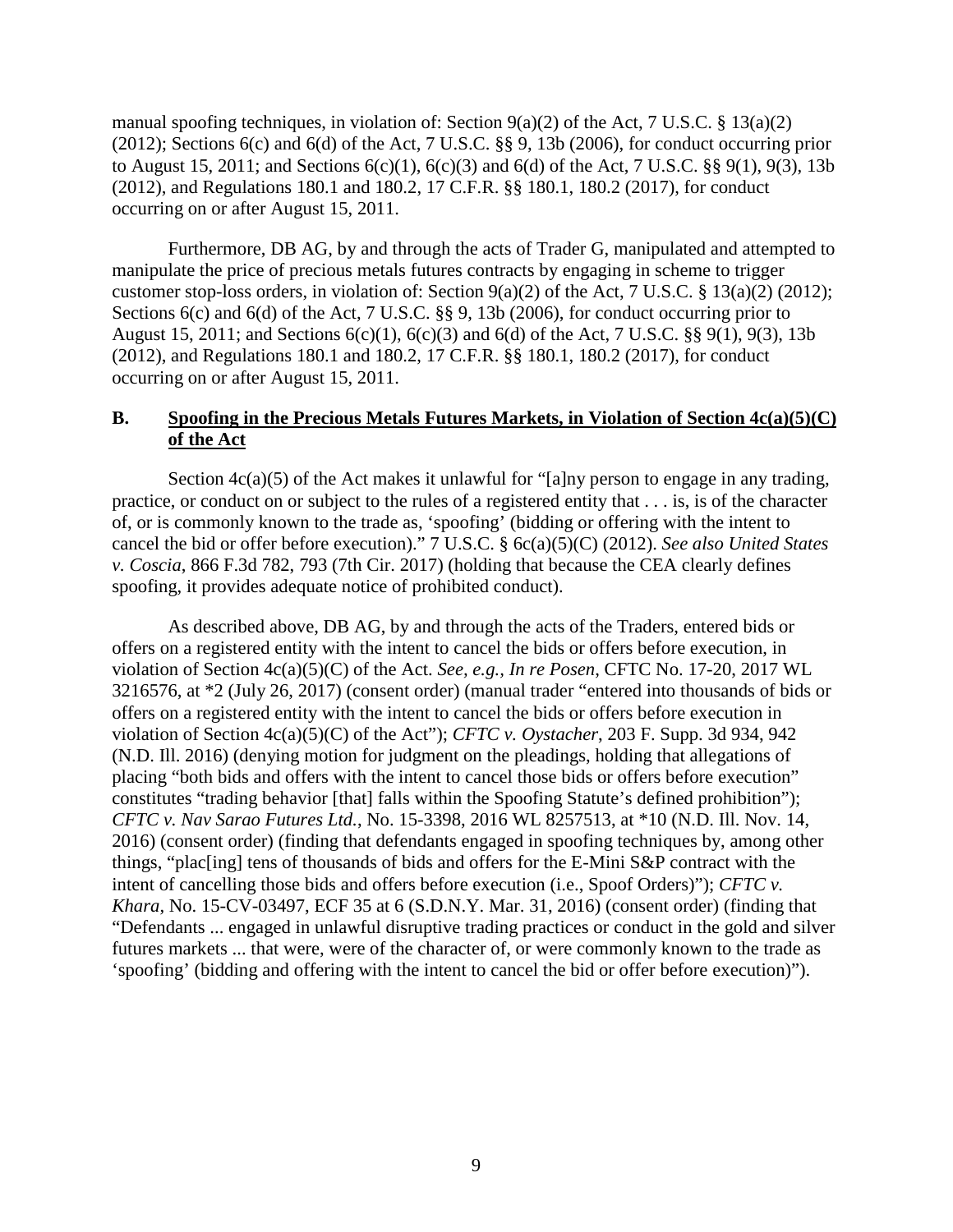## **C. Regulation 166.3 – Failure To Supervise**

Regulation 166.3, 17 C.F.R. § 166.3 (2017), requires that every Commission registrant "diligently supervise the handling by its partners, officers, employees and agents" of all activities relating to its business as a registrant. Regulation 166.3 imposes upon a registrant an affirmative duty to supervise its employees and agents diligently by establishing, implementing and executing an adequate supervisory structure and compliance program. *See CFTC v. Carnegie Trading Grp., Ltd.*, 450 F. Supp. 2d 788, 805 (N.D. Ohio 2006); Adoption of Customer Protection Rules, 43 Fed. Reg. 31,886, 31889 (July 24, 1978). For a registrant to fulfill its duties under Regulation 166.3, it must both design an adequate program of supervision and ensure that the program is followed. *See, e.g., In re GNP Commodities, Inc.*, CFTC No. 89-1, 1992 WL 201158, at \*17-19 (Aug. 11, 1992), *aff'd sub nom. Monieson v. CFTC*, 996 F.2d 852 (7th Cir. 1993).

A violation of Regulation 166.3 is an independent violation for which no underlying violation is necessary. *See GNP Commodities*, 1992 WL 201158, at \*17 n.11; *In re Paragon Futures Ass'n*, CFTC No. 88-18, 1992 WL 74261, at \*13 (Apr. 1, 1992). Consequently, a violation of Regulation 166.3 "is demonstrated by showing either that: (1) the registrant's supervisory system was generally inadequate, or (2) the registrant failed to perform its supervisory duties diligently." *In re FCStone, LLC*, CFTC No. 15-21, 2015 WL 2066891, at \*3 (May 1, 2015) (consent order) (*citing In re Murlas Commodities*, CFTC No. 85-29, 1995 WL 523563, at \*9 (Sept. 1, 1995)); *see also Paragon*, 1992 WL 74261, at \*14 (concluding that the "focus of any proceeding to determine whether Rule 166.3 has been violated will be on whether such review occurred and, if it did, whether it was 'diligent'"). Whether a registrant has met its supervisory duties is a fact-intensive determination. *See, e.g., GNP Commodities*, 1992 WL 201158, at \*17.

DBSI, a registered FCM, failed to fulfill its duties to supervise under Regulation 166.3 during the Relevant Period. While its surveillance practices identified specific instances of potential misconduct, aspects of DBSI's supervisory system were generally inadequate because it did not review potential instances of misconduct identified by its electronic surveillance system. DBSI also failed to perform its supervisory duties diligently, because it was aware of potential misconduct yet failed to take any steps to address or remedy the issues.

## **D. DB AG Is Liable for the Acts of Its Agents**

Section 2(a)(1)(B) of the Act, 7 U.S.C. § 2(a)(1)(B) (2012), and Regulation 1.2, 17 C.F.R. § 1.2 (2017), provide that "[t]he act, omission, or failure of any official, agent, or other person acting for any individual, association, partnership, corporation, or trust within the scope of his employment or office shall be deemed the act, omission, or failure of such individual, association, partnership, corporation, or trust." Pursuant to Section  $2(a)(1)(B)$  of the Act and Regulation 1.2, strict liability is imposed on principals for the actions of their agents. *See, e.g.*, *Rosenthal & Co. v. CFTC*, 802 F.2d 963, 966 (7th Cir. 1986); *CFTC v. Byrnes*, 58 F. Supp. 3d 319, 324 (S.D.N.Y. 2014).

The acts, omissions, and failures of the Traders occurred within the course and scope of their employment, office, or agency with DB AG; therefore, pursuant to Section  $2(a)(1)(B)$  of the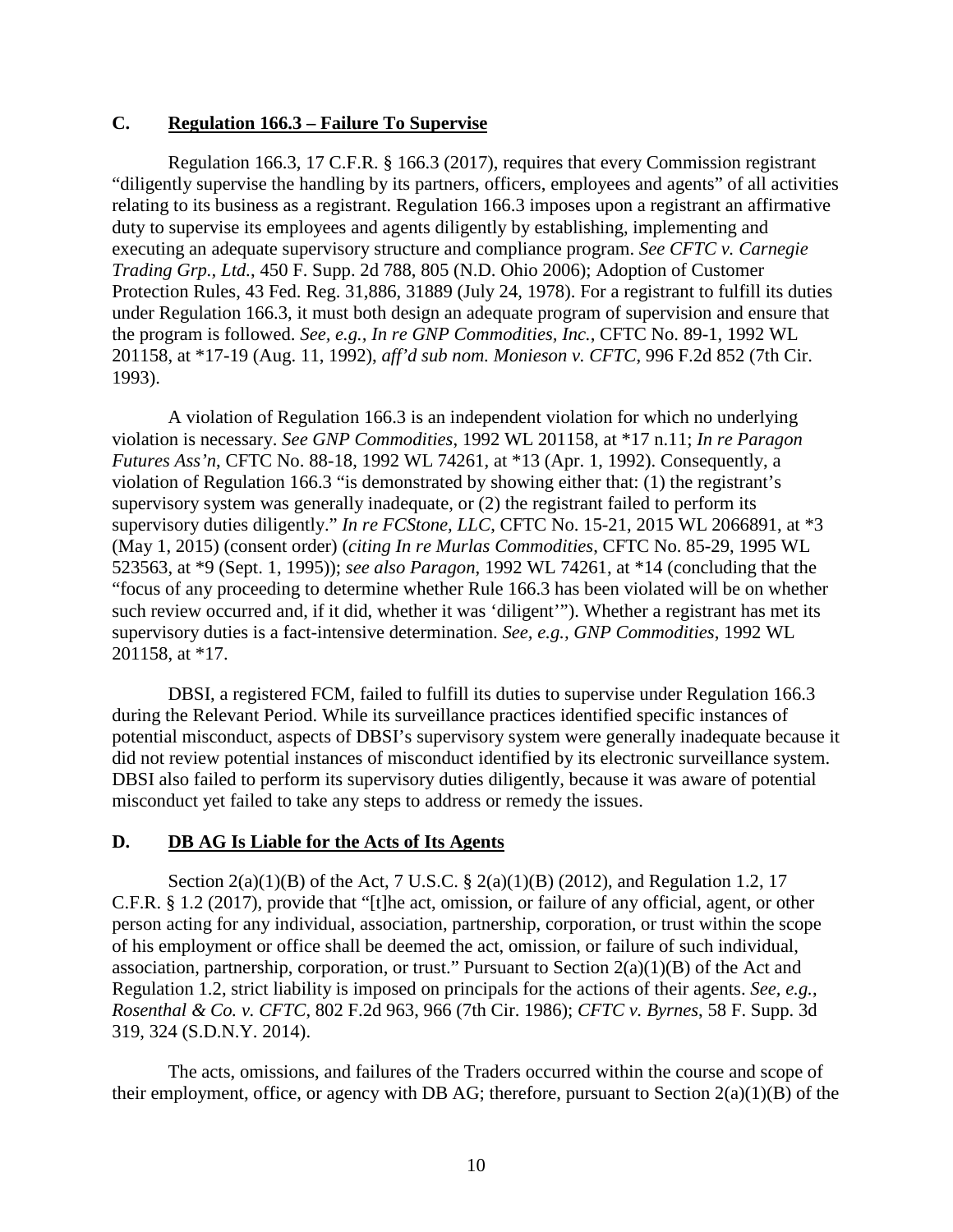Act, and Regulation 1.2, DB AG is liable for the acts, omissions, and failures of the Traders in violation of the provisions of the Act and Regulations cited above.

## **IV.**

# **FINDINGS OF VIOLATIONS**

Based on the foregoing, the Commission finds that Deutsche Bank violated the Act and Regulations, as follows:

(i) DB AG manipulated and attempted to manipulate prices, in violation of: Section 9(a)(2) of the Act, 7 U.S.C. § 13(a)(2) (2012); Sections 6(c) and 6(d) of the Act, 7 U.S.C. §§ 9, 13b (2006), for conduct occurring prior to August 15, 2011; and Sections 6(c)(1), 6(c)(3) and 6(d) of the Act, 7 U.S.C. §§ 9(1), 9(3), 13b (2012), and Regulations 180.1 and 180.2, 17 C.F.R. §§ 180.1, 180.2 (2017), for conduct occurring on or after August 15, 2011;

(ii) DB AG engaged in spoofing in the precious metals futures markets in violation of Section  $4c(a)(5)$  of the Act, 7 U.S.C. §  $6c(a)(5)(C)$  (2012), for conduct occurring on or after July 16, 2011; and

(iii) DBSI failed to supervise, in violation of Regulation 166.3, 17 C.F.R. § 166.3 (2017).

# **V.**

# **OFFER OF SETTLEMENT**

Respondents have submitted the Offer in which they:

- A. Acknowledge receipt of service of this Order;
- B. Admit the jurisdiction of the Commission with respect to all matters set forth in this Order and for any action or proceeding brought or authorized by the Commission based on violation of or enforcement of this Order;
- C. Waive:
	- 1. The filing and service of a complaint and notice of hearing;
	- 2. A hearing;
	- 3. All post-hearing procedures;
	- 4. Judicial review by any court;
	- 5. Any and all objections to the participation by any member of the Commission's staff in the Commission's consideration of the Offer;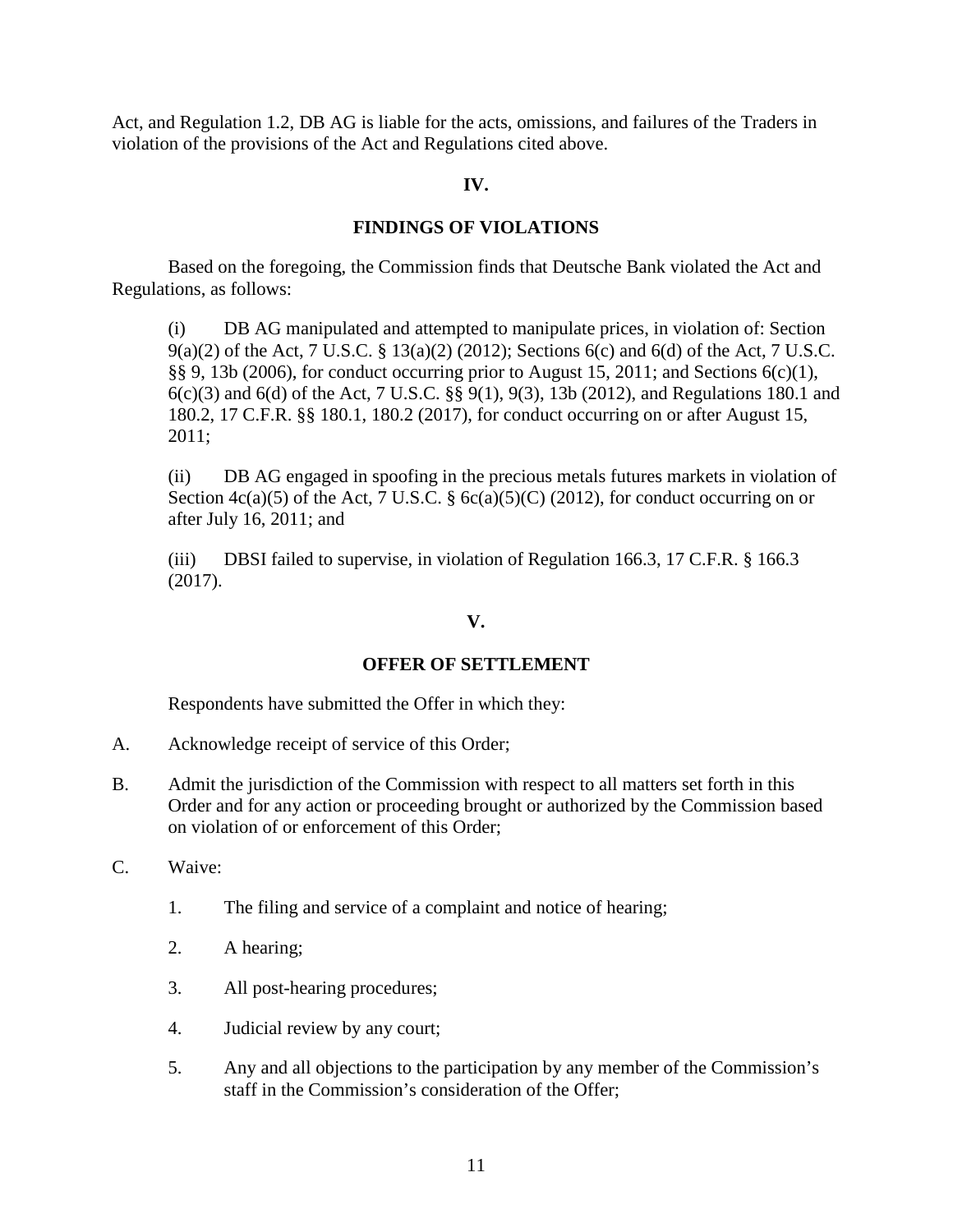- 6. Any and all claims that it may possess under the Equal Access to Justice Act, 5 U.S.C. § 504 (2012) and 28 U.S.C. § 2412 (2012), and/or the rules promulgated by the Commission in conformity therewith, Part 148 of the Commission's Regulations, 17 C.F.R. pt. 148 (2017), relating to, or arising from, this proceeding;
- 7. Any and all claims that it may possess under the Small Business Regulatory Enforcement Fairness Act of 1996, Pub. L. No. 104-121, §§ 201-253, 110 Stat. 847, 857-874 (codified as amended in scattered sections of 5 U.S.C. and 15 U.S.C.), relating to, or arising from, this proceeding; and
- 8. Any claims of Double Jeopardy based on the institution of this proceeding or the entry in this proceeding of any order imposing a civil monetary penalty or any other relief;
- D. Stipulate that the record basis on which this Order is entered shall consist solely of the findings contained in this Order to which Respondents have consented in the Offer;
- E. Requests, for the reasons set forth in Respondents' letter dated January 3, 2018 ("Request Letter"), that the Commission advise that, under the circumstances, disqualification under Rule 262(a) of Regulation A and Rule  $506(d)(1)$  of Regulation D of the Securities  $&$ Exchange Commission ("SEC"), 17 C.F.R. §§ 230.262(a), 230.506(d)(1) (2017), should not arise as a consequence of this Order;
- F. Consent, solely on the basis of the Offer, to the Commission's entry of this Order that:
	- 1. Makes findings by the Commission that:

(i) DB AG manipulated and attempted to manipulate prices in violation of: Section  $9(a)(2)$  of the Act, 7 U.S.C. § 13(a)(2) (2012); Sections 6(c) and 6(d) of the Act, 7 U.S.C. §§ 9, 13b (2006), for conduct occurring prior to August 15, 2011; and Sections  $6(c)(1)$ ,  $6(c)(3)$  and  $6(d)$  of the Act, 7 U.S.C. §§ 9(1), 9(3), 13b (2012), and Regulations 180.1 and 180.2, 17 C.F.R. §§ 180.1, 180.2 (2017), for conduct occurring on or after August 15, 2011;

(ii) DB AG engaged in spoofing in the precious metals futures markets in violation of Section  $4c(a)(5)$  of the Act, 7 U.S.C. § 6c(a)(5)(C) (2012), for conduct occurring on or after July 16, 2011; and

(iii) DBSI failed to supervise, in violation of Regulation 166.3, 17 C.F.R. § 166.3 (2017);

- 2. Orders Respondents to cease and desist from violating the Act and Regulations, as set forth below;
- 3. Orders Respondents to pay, jointly and severally, a civil monetary penalty in the amount of thirty million dollars (\$30,000,000), within ten (10) days of the date of entry of this Order. If the CMP Obligation is not paid in full within ten (10) days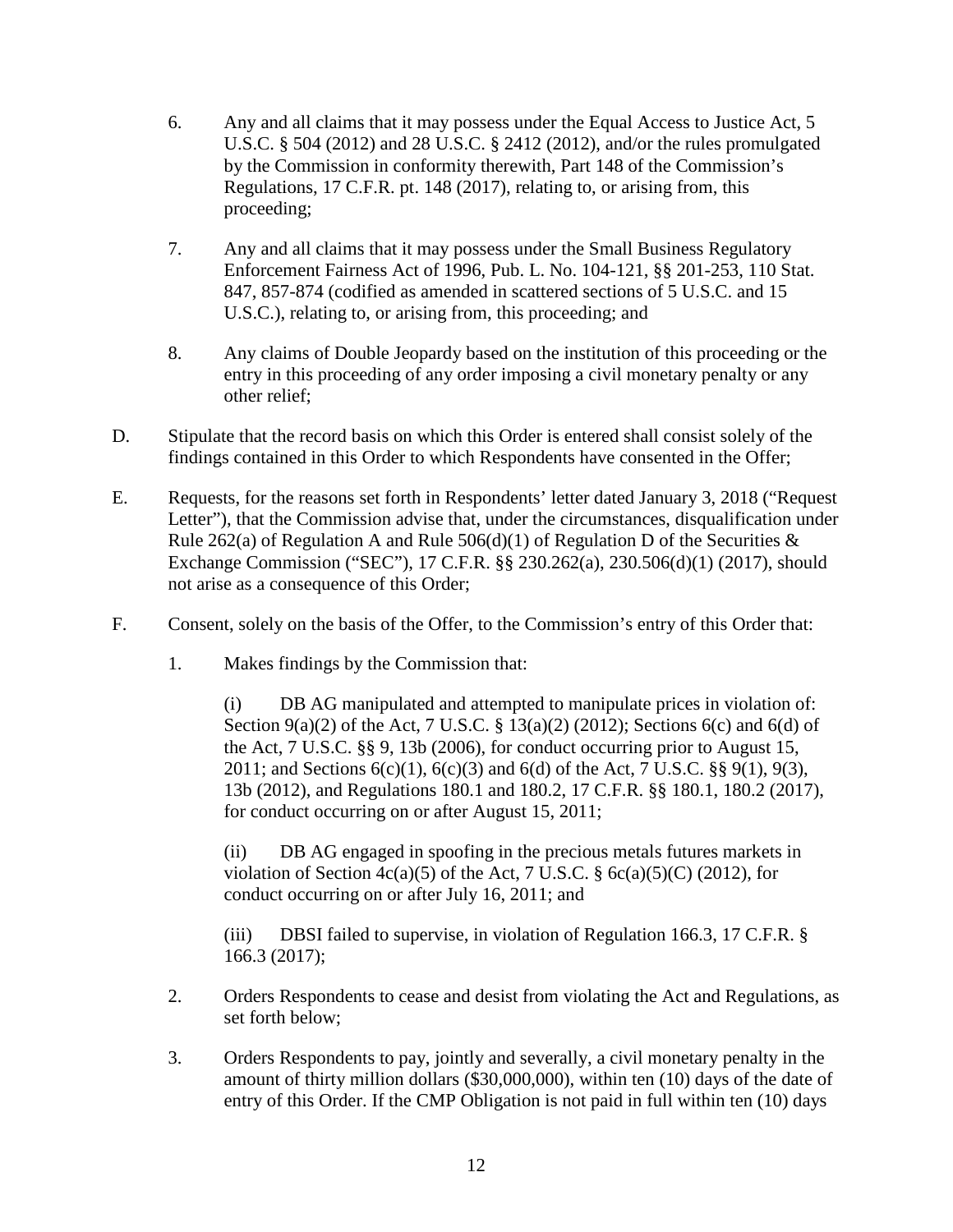of the date of entry of the Order, then post-judgment interest shall accrue on the CMP Obligation beginning on the date of entry of the Order and shall be determined by using the Treasury Bill rate prevailing on the date of entry of the Order pursuant to 28 U.S.C. § 1961 (2012).

- 4. Orders Respondents and their successors and assigns to comply with the conditions and undertakings consented to in the Offer and as set forth in Part VI of this Order; and
- 5. Advises that, under the circumstances, disqualification under Rule 262(a) of Regulation A and Rule  $506(d)(1)$  of Regulation D of the SEC should not arise as a consequence of this Order.

Upon consideration, the Commission has determined to accept the Offer.

## **VI.**

## **ORDER**

# **Accordingly, IT IS HEREBY ORDERED THAT:**

- A. Respondents and their successors and assigns shall cease and desist from violating:
	- 1. Sections 6(c)(1), 6(c)(3), 6(d) and 9(a)(2) of the Act, 7 U.S.C. §§ 9(1), 9(3), 13(a)(2), 13b (2012), and Regulations 180.1 and 180.2, 17 C.F.R. §§ 180.1, 180.2 (2017);
	- 2. Section  $4c(a)(5)$  of the Act, 7 U.S.C. § 6c(a)(5)(C) (2012); and
	- 3. Regulation 166.3, 17 C.F.R. § 166.3 (2017).
- B. Respondents shall pay, jointly and severally, a civil monetary penalty in the amount of thirty million dollars (\$30,000,000) ("CMP Obligation"), within ten (10) days of the date of the entry of this Order. If the CMP Obligation is not paid in full within ten (10) days of the date of entry of this Order, then post-judgment interest shall accrue on the CMP Obligation beginning on the date of entry of this Order and shall be determined by using the Treasury Bill rate prevailing on the date of entry of this Order pursuant to 28 U.S.C. § 1961 (2012).

Respondents shall pay the CMP Obligation by electronic funds transfer, U.S. postal money order, certified check, bank cashier's check, or bank money order. If payment is to be made other than by electronic funds transfer, then the payment shall be made payable to the Commodity Futures Trading Commission and sent to the address below:

> Commodity Futures Trading Commission Division of Enforcement ATTN: Accounts Receivables DOT/FAA/MMAC/AMZ-341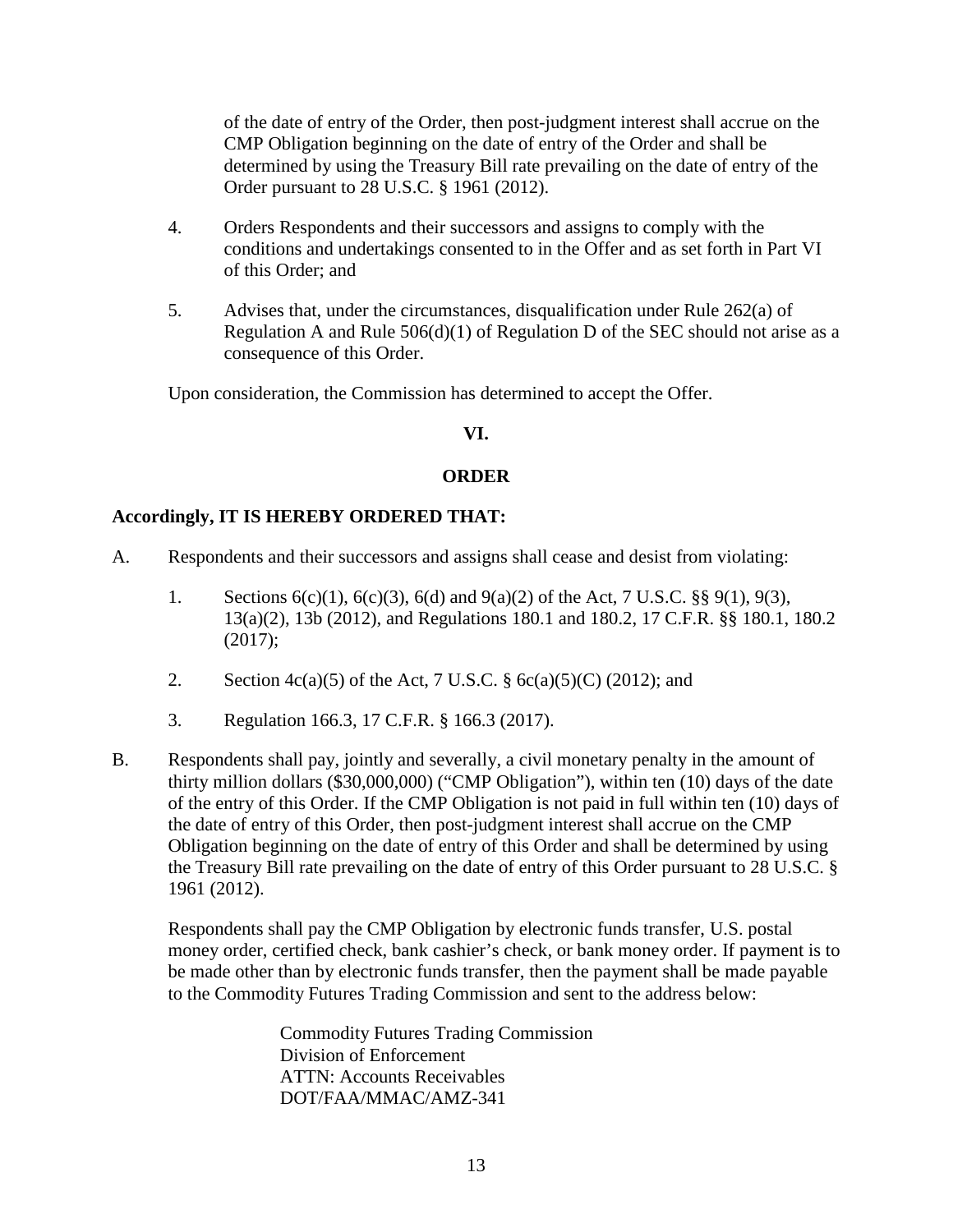CFTC/CPSC/SEC 6500 S. MacArthur Blvd. Oklahoma City, OK 73169 (405) 954-7262 office (405) 954-1620 fax [marie.thorn@faa.gov](mailto:marie.thorn@faa.gov)

If payment is to be made by electronic funds transfer, Respondents shall contact Marie Thorn or her successor at the above address to receive payment instructions and shall fully comply with those instructions. Respondents shall accompany payment of the CMP Obligation with a cover letter that identifies the paying Respondents and the name and docket number of this proceeding. The paying Respondents shall simultaneously transmit copies of the cover letter and the form of payment to the Chief Financial Officer, Commodity Futures Trading Commission, Three Lafayette Centre, 1155 21st Street, NW, Washington, D.C. 20581.

- C. Respondents and their successors and assigns shall comply with the following conditions and undertakings set forth in the Offer:
	- 1. Public Statements: Respondents agree that neither they nor any of their successors and assigns, agents or employees under their authority or control shall take any action or make any public statement denying, directly or indirectly, any findings or conclusions in this Order or creating, or tending to create, the impression that this Order is without a factual basis; provided, however, that nothing in this provision shall affect Respondents': (i) testimonial obligations; or (ii) right to take legal positions in other proceedings to which the Commission is not a party. Respondents and their successors and assigns shall comply with this agreement, and shall undertake all steps necessary to ensure that all of their agents and/or employees under their authority or control understand and comply with this agreement.
	- 2. Procedures and Controls to Detect Spoofing Activity: Respondents shall maintain systems and controls reasonably designed to detect spoofing activity by its traders, such as the systems and controls Respondents developed and implemented in response to the Traders' spoofing activity. These systems and controls shall, at a minimum, be designed to detect and generate a report regarding patterns of trading that might constitute spoofing activity. Respondents' personnel shall promptly review such reports and follow up as necessary to determine whether spoofing activity has occurred.
	- 3. Training: Respondents shall maintain their training program that provides training, at least annually, addressing the legal requirements of the Act with regard to spoofing, manipulation and attempted manipulation, to be given to all employees trading on behalf of Respondents or other affiliated entities who submit any orders on futures markets, and their supervisors.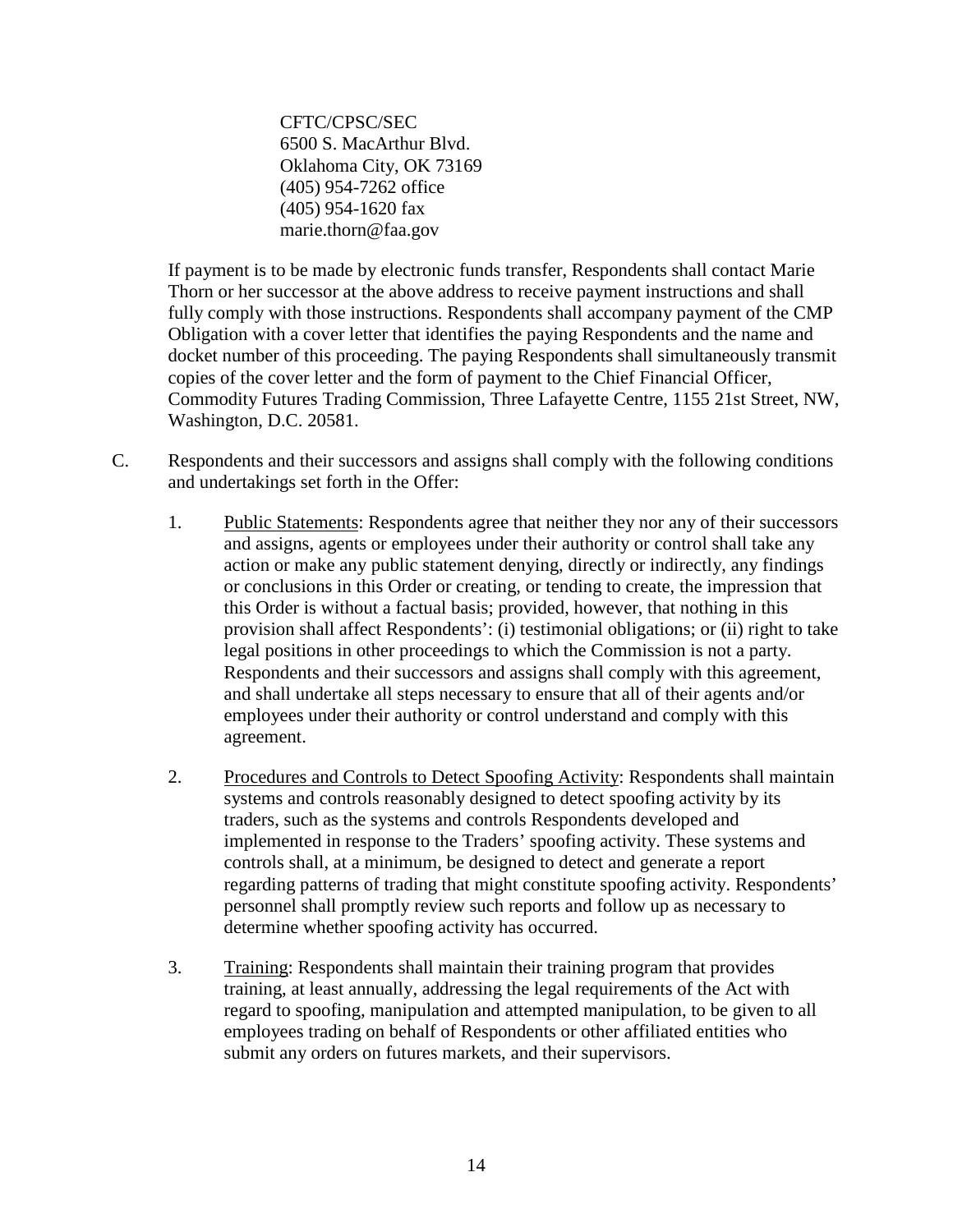- 4. Cooperation with the Commission: Respondents shall continue to cooperate fully and expeditiously with the Commission, including the Division, in this action, and in any current or future Commission investigation or action related thereto. Respondents shall also cooperate with the Commission in any investigation, civil litigation, or administrative matter related to, or arising from, this action. As part of such cooperation, Respondents agree to:
	- i. preserve and produce to the Commission in a responsive and prompt manner, as requested by Division Staff, all non-privileged documents, information, and other materials wherever located, including but not limited to audio files, electronic communications, and trading records and data, in the possession, custody, or control of Respondents;
	- ii. comply fully, promptly, completely and truthfully, subject to any legally recognized privilege, with any inquiries or requests for information and documents by the Commission;
	- iii. identify and authenticate relevant documents and other evidentiary materials, execute affidavits or declarations, and provide a corporate representative to testify completely and truthfully at depositions, trial, and other judicial proceedings, when requested to do so by the Division Staff;
	- iv. use its best efforts to produce any current (as of the time of the request) officer, director, employee, or agent of Deutsche Bank, regardless of the individual's location and at such a location that minimizes Commission travel expenditures, to provide assistance at any trial, proceeding, or Commission investigation related to the subject matter of this proceeding, including but not limited to, requests for testimony, depositions, and/or interviews, and to encourage them to testify completely and truthfully in any such proceeding, trial or investigation; and
	- v. subject to applicable laws and regulations, use their best efforts to assist in locating and contacting any prior (as of the time of the request) officer, director, employee or agent of Deutsche Bank.
- 5. Prohibited or Conflicting Undertakings: Should the Undertakings herein be prohibited by, or be contrary to, the provisions of any obligations imposed on Respondents by any presently existing, or hereinafter enacted or promulgated laws, rules, regulations, or regulatory mandates, then Respondents shall promptly transmit notice to the Commission (through the Division) of such prohibition or conflict, and shall meet and confer in good faith with the Commission (through the Division) to reach an agreement regarding possible modifications to the Undertakings herein sufficient to resolve such inconsistent obligations. In the interim, Respondents will abide by the obligations imposed by the laws, rules, regulations, and regulatory mandates. Nothing in these Undertakings shall limit, restrict or narrow any obligations pursuant to the Act or the Commission's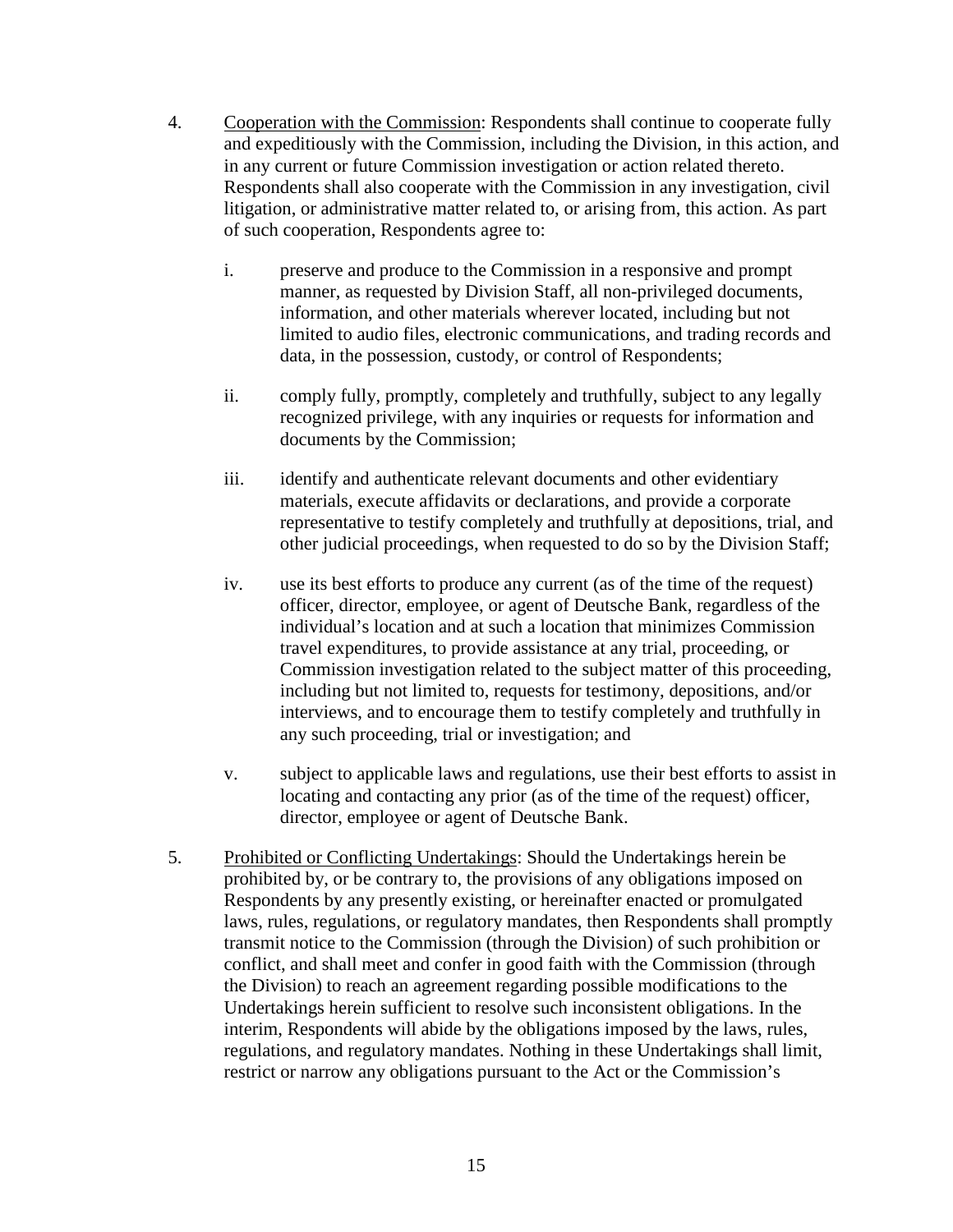Regulations promulgated thereunder, including, but not limited to, Regulations 1.31 and 1.35, 17 C.F.R.§§ 1.31, 1.35 (2017), in effect now or in the future.

- 6. Partial Satisfaction: Respondents understand and agree that any acceptance by the Commission of any partial payment of Respondents' CMP Obligation shall not be deemed a waiver of their obligation to make further payments pursuant to this Order, or a waiver of the Commission's right to seek to compel payment of any remaining balance.
- D. Based on the nature of the violations; the findings made, and the sanctions, conditions, and undertakings imposed in the Order; and the facts and representations in Respondents' Request Letter, the Commission advises<sup> $4$ </sup> that, under the circumstances, disqualification under Rule 262(a) of Regulation A and Rule 506(d)(l) of Regulation D of the SEC, 17 C.F.R.  $\S$ § 230.262(a), 230.506(d)(1) (2017), should not arise as a consequence of this Order.<sup>[5](#page-15-1)</sup>

The Commission considers these factors in the context of the markets it regulates, and also takes into account whether it determined that a statutory disqualification under the Act should arise solely based on the misconduct found herein and leading to disqualification under Regulation A and Regulation D. The Commission is guided by waivers granted by the SEC in prior cases involving similar facts and circumstances. *See*, *e.g.*, *In re JPMorgan Chase Bank, N.A.*, Securities Act Release No. 9993, 2015 WL 9256636 (Dec. 18, 2015) (SEC order determining that good cause had been shown that it was not necessary to deny reliance on the exemption under Rule 506 of Regulation D, where disqualification had been triggered by a CFTC order relating to JPMCB's failure to adequately disclose certain conflicts of interest to clients); *In re UBS AG*, Securities Act Release No. 9787, 2015 WL 2395516 (May 20, 2015) (SEC order determining that good cause had been shown that it was not necessary to deny reliance on the exemption under Rule 506, where disqualification had been triggered by a criminal guilty plea relating to FX

<span id="page-15-0"></span><sup>&</sup>lt;sup>4</sup> Rule 506(d)(l)(iii)(B) disqualifies an issuer from relying on the private offering exemptions provided for in Rule 506 if they or certain related parties are "subject to a final order of . . . [*inter alia*] the U.S. Commodity Futures Trading Commission . . . that: . . . [c]onstitutes a final order based on a violation of any law or regulation that prohibits fraudulent, manipulative, or deceptive conduct." Rule  $506(d)(2)(iii)$ , however, provides that disqualification "shall not apply" if the CFTC "advises in writing" that disqualification under Rule  $506(d)(1)$ "should not arise as a consequence of such order." *See also* 17 C.F.R. §§ 262(a)(3)(ii), (b)(3) (parallel provisions under Regulation A); SEC, Exemptions to Facilitate Intrastate and Regional Securities Offerings, 81 Fed. Reg. 83,494, 83,545 (Nov. 21, 2016) (stating that disqualification under Rule 504 arises "absent a waiver or other exception provided in Rule 506(d)").

<span id="page-15-1"></span><sup>&</sup>lt;sup>5</sup> In providing this advice, the Commission considered factors similar to those considered by the SEC when it issues waivers of disqualification under Regulation A and Regulation D. The SEC grants waivers where an applicant has shown "good cause and . . . if the [SEC] determines that it is not necessary under the circumstances that the exemptions be denied," 17 C.F.R. §§ 230.262(b)(2), 230.506(d)(2)(ii), based on its analysis of how the identified misconduct bears on the applicant's fitness to participate in offerings exempted under Regulation A and Regulation D. *See* SEC, Div. of Corp. Fin., *Waivers of Disqualification Under Regulation A and Rules 505 and 506 of Regulation D*, [https://www.sec.gov/divisions/corpfin/guidance/disqualification-waivers.shtml;](https://www.sec.gov/divisions/corpfin/guidance/disqualification-waivers.shtml) SEC, Div. of Corp. Fin., *Rule 504 of Regulation D: A Small Entity Compliance Guide for Issuers*,

https://www.sec.gov/divisions/corpfin/guidance/rule504-issuer-small-entity-compliance.html. The SEC considers the following primary factors in determining whether to grant a waiver request: (i) the nature of the violation and whether it involved the offer or sale of securities; (ii) whether the violation required scienter; (iii) who was responsible for the misconduct; (iv) what was the duration of the misconduct; (v) what remedial steps have been taken; and (vi) the impact on the party seeking a waiver and third parties if a waiver is denied. Respondents' Request Letter addressed these factors in the context of this Order.